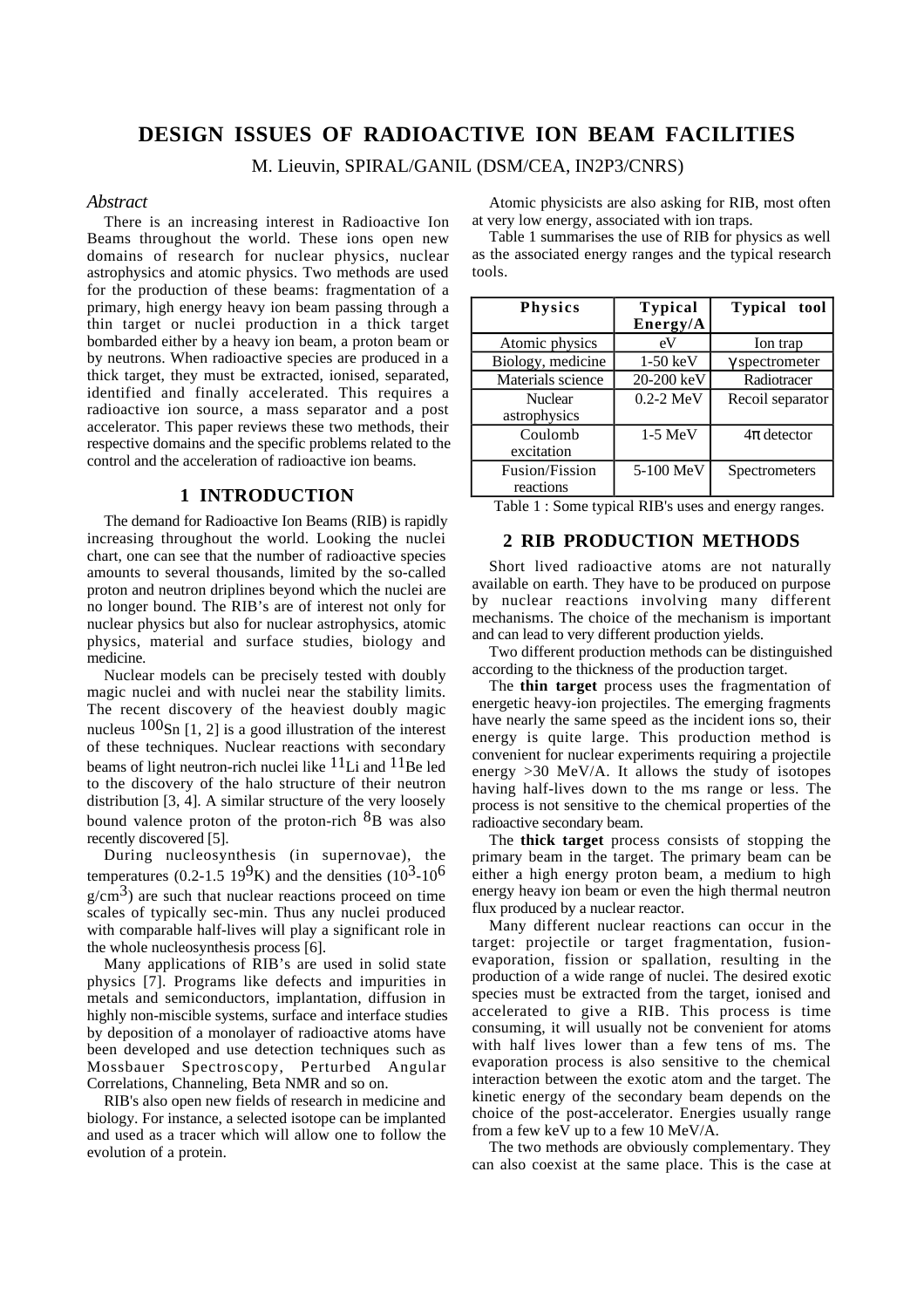GANIL (Caen-France) where a thin target apparatus SISSI has been delivering exotic beams from 30 to 95 MeV/A since1994, and the thick target and postaccelerator complex SRIRAL will produce exotic beams up to 25 MeV/A in late 1998.

Table 2 summarises the main characteristics of the two methods.

|                      | Thin target     | Thick target    |
|----------------------|-----------------|-----------------|
| Primary beam         | Heavy ions      | Heavy ions      |
|                      | E≥30 MeV/A      | Protons         |
|                      |                 | <b>Neutrons</b> |
| Radioactive ion beam |                 |                 |
| Energy               | $\geq$ 30 MeV/A | $eV$ to $GeV/A$ |
| Lifetime             | Down to $<$ ms  | $\geq 50$ ms    |
| <b>Chemical</b>      | No              | yes             |
| linteraction         |                 |                 |

Table 2 : Thin and thick target overall comparisons.

# **3 THIN TARGET RIB PRODUCTION**

The production of RIB by projectile fragmentation through a thin target has been intensively used for physics since the advent of medium-energy heavy-ion beams [8-12]. The production target was usually placed at the object point of a recoil spectrometer. This allowed: i) the separation of the secondary fragments from the primary beam and ii) the selection and separation of the required isotope from other species. Furthermore, this process has been used to produce energetic exotic beams that were able to be focused, analysed and directed to the physicist's target.

#### *3.1 Production laws*

When an energetic heavy ion beam passes through a thin target, some of the incident ions interact with the target nuclei resulting, by nucleon exchange mechanisms, in the production of fragments of the incident nuclei. The fragments, usually fully ionised, leave the target with a speed near that of the incident beam. They are also straggled by coulomb interaction with the target electrons. According to [13], a qualitative analysis of the fragmentation mechanisms shows that a beam with the atomic number  $Z_{beam}$  produces fragments of  $Z \leq Z_{beam}$ and, for each Z, an isotopic width approximately proportional to  $Z_{\text{beam}}$ . The production yield of a given isotope is consequently inversely proportional to  $(Z_{\text{beam}})^2$ . The production yield increases rapidly with the energy of the incident beam :  $Y \approx E_i^{7/2}$ , but it is often necessary to use an energy degrader for the separation of the numerous elements having the same magnetic rigidity (Bρ). This energy degrader introduces some additional angular straggling and energy dispersion resulting, after analysis, in an intensity reduction proportional to  $(E_f/E_i)^2$ .

Finally, after analysis by a fragment separator having respectively the angular and momentum acceptances :  $\theta_s$ ,  $\phi$ <sub>S</sub>, ( $\partial p/p$ )<sub>S</sub>, the total production yield available for physics will be

$$
Y_s \approx K \sigma_{\text{Prod}} t_{\text{opt}} \left( \frac{A_f (A_p - 1)}{A_p - A_f} \right)^{3/2} \theta_s \varphi_s \left( \frac{\delta p}{p} \right)_s E_i^{3/2}
$$

In this expression, t<sub>opt</sub> stands for the optimal thickness of the target (and depends on the primary and secondary beam characteristics),  $A_p$  and  $A_f$  are the primary and secondary mass numbers respectively and K is a constant.

### *3.2 Design issues*

The production target receives a non-negligible part of the incident energy. The beam spot on the target must be as small as possible to limit the increase in the emittance due to straggling. One can avoid melting the target by continuously rotating it.

The target, and its environment, are very active after operation due to the high neutron flux emitted. A remote handling system must therefore be provided for the maintenance.

The target must be followed by a two-stage fragment separator. The first stage allows one to select fragments which have the required rigidity, an energy degrader is usually placed before the second stage [9]. Owing to the fact that the fragments are fully ionised, the energy of the ions selected by the first part of the separator is proportional to  $Z^2/A$ . Since, in a given material dE/dx≈AZ<sup>2</sup>/E (Bethe's formula), the total energy loss in the degrader of thickness e can be written:  $dE/E=K(A^3/Z^2)e$ . So that, by decreasing the magnetic field by a value  $dB/B \approx 1/2dE/E$ , one is able to select a nuclei of a given  $A^3/Z^2$ .

One must also be aware of the fact that the magnetic rigidity of neutron rich fragments is higher than that of the primary beam. As an exemple, at GANIL,  $11Li$ nuclei obtained from a fully ionised  $18<sub>O</sub>$  primary beam have a rigidity 63% higher.

The last concern are the beam diagnostics which must be able to perform measurements on sub-picoampere beams. Such diagnostics, using for instance the ionisation of the residual gas or of a support gas by the beam and the amplification of the signal by microchannel plates have been operational at GANIL for some time now[11].

# **4 THICK TARGET RIB PRODUCTION (ISOL METHOD)**

The pioneering effort for the RIB's production from a thick target was undoubtedly performed at ISOLDE which has been delivering at CERN, low energy exotic beams for nearly 28 years [28]. It is more recently that these exotic beams were injected into a post accelerator (Louvain-La-Neuve) to obtain energies usefull for nuclear physics experiments. The post-accelerator can be either an electrostatic machine, a linear accelerator or a cyclotron. The production method, more often known as ISOL (for Isotopic Separation On-Line) involves a large range of physical phenomena. The primary beam can be either protons ranging from 30 MeV up to several GeV, medium to high energy deuterons, alpha particles and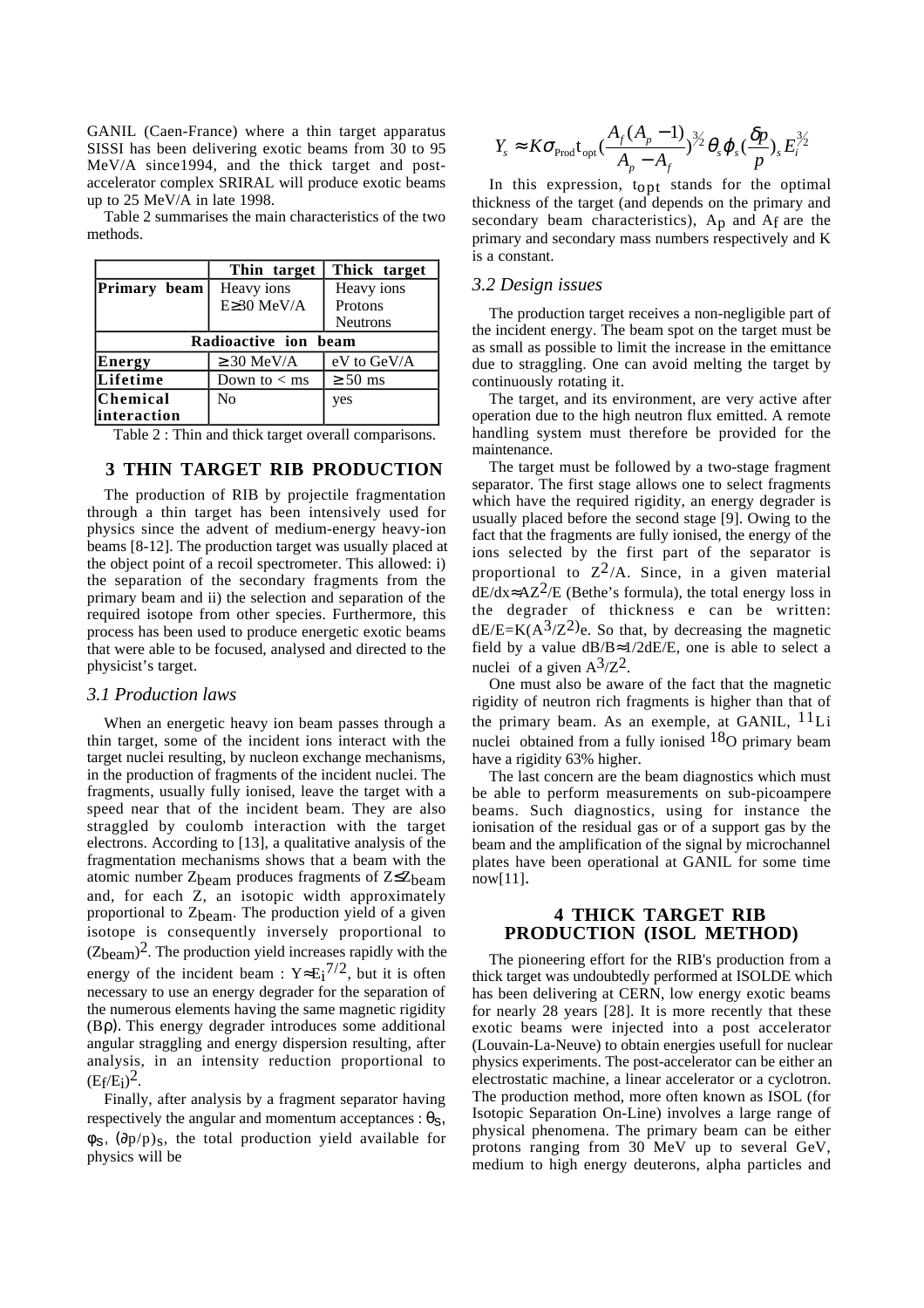heavy ions, high energy or thermal neutrons. The exotic nuclei are produced by nuclear reactions such as (p,n),  $(p, \alpha)$  with low energy protons, spallation and target fragmentation with high energy protons, projectile or target fragmentation, fusion/evaporation, electromagnetic dissociation, with heavy ions.

The mechanism of interest with neutrons is mainly the fission of the target  $(^{235}U)$ . The reaction cross-sections have been studied by many authors [14-18] but, the production yields still have large uncertainties.

The existing facilities, and most of the projects under development, are known as first generation machines. The thermal power of the primary beam is limited to a few kW. Second generation machines like ISOSPIN [19] where the primary beam power will reach 100 kW are now proposed.

The intensity of the radioactive beam, which may be obtained at the source output, is usually described by the following equation:

$$
I = \sigma, \phi, N, \varepsilon_1, \varepsilon_2, \varepsilon_3
$$

where  $\sigma$  stands for the production cross section,  $\phi$  is the primary beam intensity, *N* the target thickness,  $\varepsilon_1$ the product release from the target and the transfer efficiency up to the source,  $\varepsilon_2$  the source efficiency and  $\epsilon$ 3 the delay transfer efficiency due to the radioactive decay losses.

The production cross section  $\sigma$  can vary over a very large range as shown in Fig 1 [20]. The usefull target thickness *N* has also large variations as it depends on the range of the primary particles in the target material.



Fig 1. Production cross section of Rubidium isotopes

### *4.1 Target designs*

The choice of the target material and its design is of great importance when designing a RIB factory. The best solution depends of the nature and energy of the primary beam as well as the radioactive beam expected.

Common features of the targets are the following : i) they must be able to sustain the primary beam thermal power, ii) they must have the best microscopic and macroscopic structure to release rapidly the radioactive species.

Point i) is quite obvious, one must nevertheless take into account the distribution of the power which, for the heavy ions has a very narrow peak (Bragg peak) producing high power densities.

SPIRAL will use a graphite conical target (fig 2) which allows a better distribution of the power [21].



Fig 2. Conical graphite target proposed at SPIRAL.

 Liquid metal targets are currently used at ISOLDE (CERN) [22-24]. The principle of a uranium liquid metal target is under evaluation at Argonne for the ATLAS project [25]. An original target concept is proposed at Argonne to sustain the 100 kW beam power of the second generation machines. As illustrated in Fig 3, the proposed method separates the primary target from the production one [26,27].



Fig. 3. Second generation targets principle

 In this case, one can say that the neutrons act as a first-step secondary beam.

Point ii) is more tricky. The diffusion of atoms out of the target material is described by Fick's second diffusion law, it is favourised by the use of thin foils, wires or powder kept at a high temperature [28-30]. For a powder target with spherical grains of average radius R, the probability that an atom leaves the grain at a time *t* is [39,28] :

$$
p(t) = \frac{6D}{R^2} \sum_{n=1}^{\infty} \exp\left[\frac{-n^2 \pi^2 Dt}{R^2}\right]
$$

*D* being the so called diffusion constant, which varies as a function of the nature of the target and the product and the temperature. For atoms having a lifetime  $T_m$ , shorter than the delay time, a reasonable estimation of  $\varepsilon$ *3*, the delay transfer efficiency is [29] :

$$
\varepsilon_{3}=\frac{3\sqrt{DT_{m}}}{R}
$$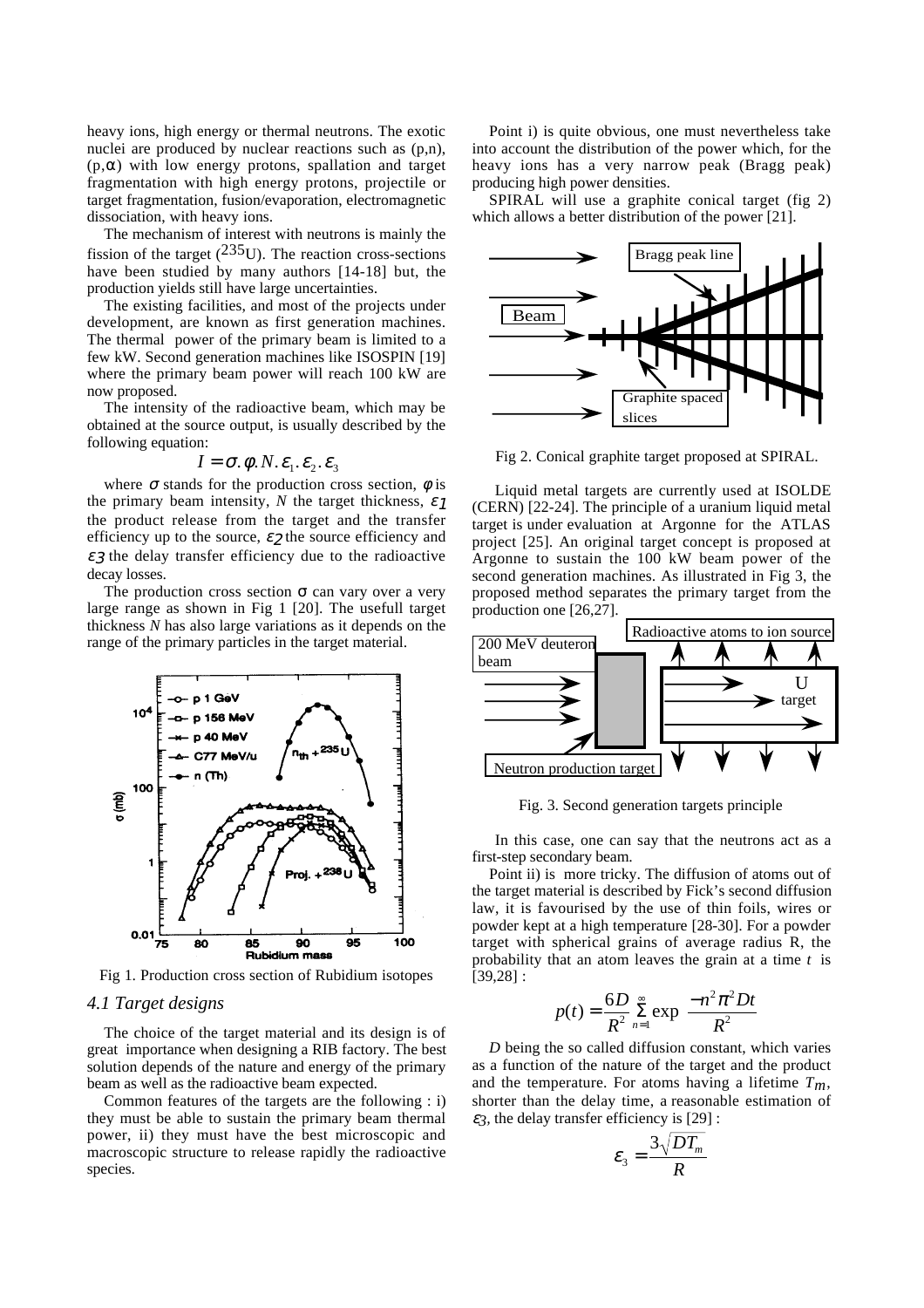The temperature plays an important role as shown by the Frenkel equation which describes the residence time  $\tau$  of the atoms on a surface [31] :

$$
\tau = \tau_0 \exp[H_{ad}/kT]
$$

 $(Ha_d)$  is the heat of adsorption of the atom on the surface, *k* the Boltzmann's constant, *T* the temperature and  $\tau_{\Omega}$  a constant  $\approx 10^{-13}$ s).

# *4.2 Ion sources*

Many type of ion sources are used for the RIB's production: Plasma Sputter, Negative or Positive Surface Ionisation, Electron Beam Plasma, Electron-Cyclotron Resonance [29-31]. All of them except for the ECR's produce mono-charged ions. The target and source assembly must be as compact as possible in order to avoid long delays in the transfer tube. For the production of ions of condensable material, the whole assembly must be kept at high temperature in order to avoid atoms sticking to the surfaces. Important considerations are the simplicity, reliability and cost of the assembly as its lifetime is limited and as it must be remotely handled after use being very active. Permanent magnets are usefull components to create the magnetic fields as they do not require power supplies and connections, but it was shown at SPIRAL that their magnetisation can be rapidly destroyed by the high flux of energetic neutrons. An interesting concept of laser source was developed in several places [32], it takes advantage of the stepwise resonant laser ionisation process to produce highly selected ions.

An other exciting concept to get multi-charged ions, is to have a very simple one-charge source near the target and to transform, later on, the mono-charged beam onto a multi-charged one by means of an EBIS [33] or an ECR. Promising results were recently obtained at Grenoble where an efficiency of 3% was obtained with the on-line ionisation  $Rb^{1+}$ ->  $Rb^{9+}$  through an ECR [34].

#### *4.3 Fragment separator*

Tens or more different species are simultaneously produced in the target. some of them with a much greater yield than the expected one. A first selection is operated by the source. The selectivity can be high (Resonant Laser Ion Source, Neg. Surface Ion Source) or poor (other sources). The worse situation is with the multicharged ion sources where the q/m combinations result in a large number of ions having nearly the same magnetic rigidity. It is of the utmost importance to do a first separation at the source output in order to avoid transporting away possibly highly active beams (without forgetting the space charge problems). For a one charge ion source, a simple magnet can provide sufficient resolution (200- 400) to eliminate all but the isobaric parasitic beams. The separation of the isobars require a much larger resolving power (20000-40000). High mass and energy resolution analysers were proposed [35] and built, or are under construction in many places. These two-stage separators benefit from an intermediate acceleration that allows the elimination of all the ions scattered by the residual gas or by the edges of the analysing slits.

An other separator, LAMS, is proposed at SPIRAL [36] which, using a bunched beam, transforms the mass variations into time of flight differences and then, using a debuncher, in energy differences allowing separation in a small magnet. The calculated resolving power of LAMS is 2000 but the separation cannot be complete due to tails between the bunches.

#### *4.4 Beam identification*

The species must be identified at some point during the acceleration process. The usual electromagnetic separation methods are usually not sufficient to do that. At SPIRAL, we have chosen to use nuclear detection methods [37].

The beam extracted from the source at a few tens of kV will be first analysed by a dipole with a moderate resolution of about 200. The analysed beam will then be periodically deviated towards the identification station. The method varies with the disintegration channel of the ion. The simplest case is for short lived nuclei emitting a well identified  $\gamma$  ray (ex: <sup>18</sup>Ne). In this case, a simple Ge junction , followed by a counting chain is sufficient to identify the nuclei and measure the intensity. If the identification of the  $\gamma$  ray is ambiguous (ex: <sup>29</sup>Al, E<sub> $\gamma$ =1</sub> 273 keV,  $T_{1/2}$ =6.6 mn but also <sup>29</sup>P, E<sub>Y</sub>=1 273 keV, *T1/2*=4.1 s), one will have to use a chopper that will allow the lifetime to be measured. If the period is longer (ex:  $13N$ ,,  $T_{1/2}=9.96$  mn), it will be necessary to collect the ions on a tape and transport the activity up to the Ge detector which will be placed in a shielded area. Some nuclei emit only β<sup>-</sup> particles (ex  $<sup>6</sup>$ He) which will be seen</sup> by a plastic detector and a photo-multiplier, others are proton emitters which will need a silicon detector.

The identification being specific, the detection must be flexible enough to be adapted to the desired nuclei.

#### *4.5 Acceleration and diagnostics*

When the beam is very weak, the "classical" diagnostics are inefficient to proceed with the usual settings of the beam lines' magnets and the postaccelerator.

The method which is currently used at Louvain-la-Neuve [38] is to produce a stable but abundant beam of very near q/m species (ex:  $^{18}$ O and  $^{18}$ F,  $\Delta$ m/m=9.9 10<sup>-5</sup>) which is then used to tune the beam line and the cyclotron. Once the cyclotron is well tuned with the stable beam, a shift in the magnetic field of  $\Delta B/B=$ -∆m/m allows one to obtain the settings for the radioactive beam. An additional reduction of the accelerating voltage allows one to attain a complete isobaric separation by increasing the number of turns (For a cyclotron,  $R \sim 2 \pi H N$ , *H* being the harmonic number and *N* the number of turns). The cost to pay is a reduction of the extraction efficiency which falls by a factor of 10 or more. A similar process is proposed to tune SPIRAL, nevertheless, stable ions with very near q/m values do not always exist. As soon as the step becomes noticeable, the method becomes questionable as the field variation is not simply equal to the current variation. The RF frequency may then be changed, the